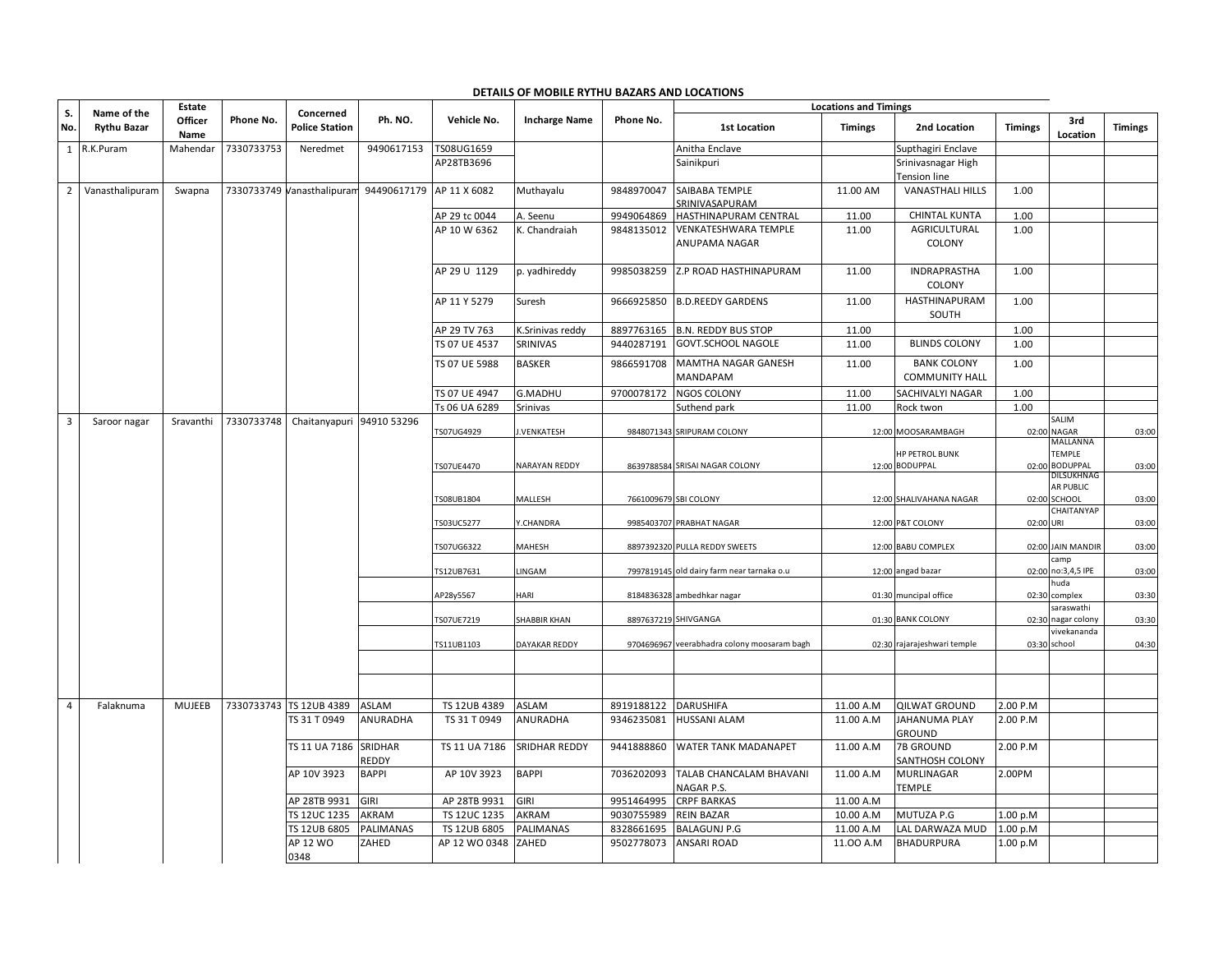|                   |       | TS 31 T 0949            | <b>JAVED</b> | TS 31 T 0949             | <b>JAVED</b>                                              |            | 9866792505 MITTI KA SHER                                                                   | 11.00 A.M                   | <b>GOLZAR HOUSE</b>                                                             | 1.00 p.M     |  |
|-------------------|-------|-------------------------|--------------|--------------------------|-----------------------------------------------------------|------------|--------------------------------------------------------------------------------------------|-----------------------------|---------------------------------------------------------------------------------|--------------|--|
|                   |       | AP 11 X 7558            | <b>WAHID</b> | AP 11 X 7558             | <b>WAHID</b>                                              | 7730092403 | UPPUGUDA JANDA                                                                             | 11.00 A.M                   | <b>LALITHA BAGH</b>                                                             | 1.00 p.M     |  |
|                   |       | AP 12 WO<br>0348        | <b>BABA</b>  | AP 12 WO 0348            | BABA                                                      | 9177810724 | <b>KISHAN BAGH</b>                                                                         | 11.00 AM                    | KISHAN BAGH PARK                                                                | 1.00 p.M     |  |
|                   |       | AP 22Y 3300             | ASIF         | AP 22Y 3300              | ASIF                                                      | 9398899581 | PHOOL BAGH                                                                                 | 11.00 A.M                   | HIDAYATH FUNCTION 2.00 P.M<br>HALL                                              |              |  |
|                   |       | AP 28TT 9977            | SAMEER       | AP 28TT 9977             | SAMEER                                                    | 7981334134 | RAMNASPURA                                                                                 | 11.00 A.M                   | NAWAB SHAB KUNTA 2.00 PM.                                                       |              |  |
| 5<br>Mehidipatnam | Vijay | 7330733745 Umainagar PS |              | 9490616536 TS 07 UC 3294 | B. Sravan Kumar,<br>M/s. Sri sai ram<br>Group             |            | 9963007792 Panduranga Nagar, SWA Attapur 12 am to 2 pm<br>9848776584                       |                             | Happy Home Plaza,<br>Attapur 7396313971                                         | 2 Pm to 5 PM |  |
|                   |       |                         |              | TS 07 UA 6492            | A.Gopal,<br>M/s. Nethaji<br>Mahila Rythu<br>Podupu Sangam |            | 7893283022 Dew drop Play ground, purnapul 12 am to 2 pm                                    |                             | Maruthi Nagar<br>Welfare Assn.,<br>Karwan, Hanumanth<br>Rao 9553443230          | 2 Pm to 5 PM |  |
|                   |       |                         |              | AP25 V 6515              | Ravindar Reddy K,<br>Geetha podupu<br>sangam              |            | Sri Balaji Hills Plots Owners, Bhar 12 am to 2 pm Sri Priya Apartment W 2 Pm to 5 PM       |                             |                                                                                 |              |  |
|                   |       |                         |              | TS 07 UF 4233            | Madhav Reddy Y,<br>GJR Yuvajana<br>Sangam                 | 9849116318 | Radheya Nagar Colony,<br>Raidurga Opp JRC Convention,<br>Centre 9441887042                 | 12 am to 2 pm               | Nava Bharath<br>Development Assn.,<br>Mangal Ghat Chandra<br>Shekhar 9393045581 | 2 Pm to 5 PM |  |
|                   |       |                         |              | AP 21 W 7349             | Zam Zam Group,<br>Md. Syed                                | 9949239638 | Indra Nagar, Mallepally, Shekhar 12 am to 2 pm<br>Reddy 9393045581                         |                             | Gokul Nagar,<br>Mallepally                                                      | 2 Pm to 5 PM |  |
|                   |       |                         |              | AP 22 V 2251             | S. Srinkanth Reddy,<br>Vanitha Jyothi<br>Podupu sangam    | 996616300  | Peramcheruvu, Bandala guda,<br>Sharavan HP petrol pump                                     | 12 am to 2 pm               | Gandamguda,<br>Narsingi                                                         | 2 Pm to 5 PM |  |
|                   |       |                         |              | AP29 W 0344              | Md. Hussain, KGN<br>Youth Assn                            |            | 6301360097 Devarkonda Basthi, Bajara Hills 12 am to 2 pm Gowrishankar colony, 2 Pm to 5 PM |                             | Banjara Hills                                                                   |              |  |
|                   |       |                         |              | AP28 UB 2873             | Shashidhar, Sai<br>Yuvajana Sangam                        | 7675033971 | Balapur, GVK Mall                                                                          | 12 am to 2 pm Sukdevi Nagar |                                                                                 | 2 Pm to 5 PM |  |
|                   |       |                         |              | AP 29 TE 9230            | Sri. Rafiq, PSR<br>Yuvajana Sangam                        | 9154550952 | Humayun Nagar Crescent Lane                                                                | 12 am to 2 pm               | Milan Theatre, Asif<br>Nagar                                                    | 2 Pm to 5 PM |  |
|                   |       |                         |              | TS 07 UF 5478            | Md.Ghani, Raja<br>Self Help Group                         | 6303897321 | Langer House, NTR statue                                                                   | 12 am to 2 pm               | 2nd Lancer                                                                      | 2 Pm to 5 PM |  |
|                   |       |                         |              | TS 13 UB8147             | Md. Mouzam,<br>Nachinni<br>Manikanta                      | 9949239638 | Tulasi High School, Masab Tank 12 am to 2 pm                                               |                             | syed Nagar                                                                      | 2 Pm to 5 PM |  |
|                   |       |                         |              | TS 12 UB 5363            | Md. Ameer, Laxmi<br>Podupu Sangam                         | 9866194950 | Vinayak Nagar, Film Nagar                                                                  |                             | 12 am to 2 pm Bal Reddy Nagar, Film 2 Pm to 5 PM<br>Nagar                       |              |  |
|                   |       |                         |              | AP28 TB 4821             | Raju, Chaitanya<br>Yuvajana Sangam                        |            | 9030987350 Garden Towers, Masab Tank                                                       | 12 am to 2 pm Ahmed Nagar   |                                                                                 | 2 Pm to 5 PM |  |
|                   |       |                         |              | AP28 TB 0632             | Arunodaya Podupu<br>sangam                                | 9652346458 | Venkataramana Colony                                                                       | 12 am to 2 pm Erramanzil    |                                                                                 | 2 Pm to 5 PM |  |
|                   |       |                         |              | TS 07 HU 2538            | Raju, Venkatesh,<br>Medipally                             | 7660961291 | Rajpushpa Apt, Kokapet, Narsing 12 am to 2 pm Narsingi Registration d 2 Pm to 5 PM         |                             |                                                                                 |              |  |
|                   |       |                         |              | TS 15 UD 0792            | Mougalaiah, Sri<br>Chaitanaya<br>Yuvajana Sangam          | 9959929469 | Hallmark Palmbreeze Gated Com 12 am to 2 pm Puppala Guda, Narsing 2 Pm to 5 PM             |                             |                                                                                 |              |  |
|                   |       |                         |              | TS 07 UF 5825            | Siraj, Friends Self<br>Help Group                         |            | 9866164448 Keerthi Apartments, Tawakkal Na12 am to 2 pm Khairtabad Ganesh                  |                             | temple                                                                          | 2 Pm to 5 PM |  |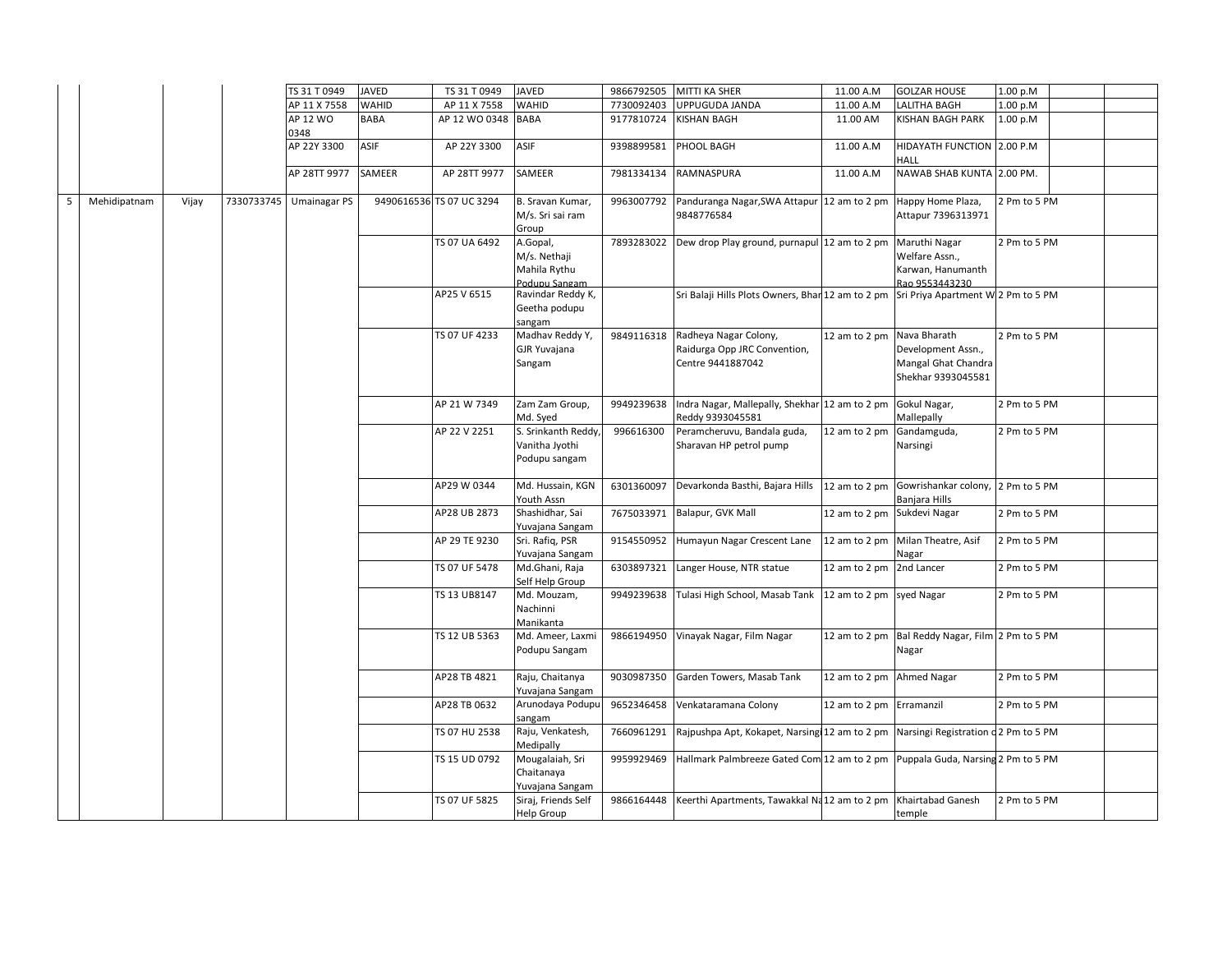| Erragadda<br>6               | Ramesh   | 7330733746 | SR Nagar    | CI 9490616619 ap28w 9601 |               | Anand goud             |                       | 9849205862 Madinaguda village           | 10 am-1pm | Depasinager-<br>madinaguda         | 3 pm-6pm     |  |
|------------------------------|----------|------------|-------------|--------------------------|---------------|------------------------|-----------------------|-----------------------------------------|-----------|------------------------------------|--------------|--|
|                              |          |            |             |                          | AP10U 1596    | Ashok reddy            | 9949956964            | Kothaguda x road                        | 10am-1pm  | Greenfield city kotagu 2pm -4pm    |              |  |
|                              |          |            |             |                          |               |                        |                       |                                         |           |                                    |              |  |
|                              |          |            |             |                          |               |                        |                       |                                         |           | lanco hills                        | 4pm-6pm      |  |
|                              |          |            |             |                          | AP9U 9439     | Boji reddy             | 9177580878            | <b>NCC Aportment Gachibowli</b>         | 10am-3pm  | Lingampally tellapur               | 4pm-7pm      |  |
|                              |          |            |             |                          | AP03V 4573    | Venkatreddy            | 9848613594            | Chermas back side, Ameerpet             | 10am-2pm  | chaitanya school                   | 4pm-6pm      |  |
|                              |          |            |             |                          |               |                        |                       |                                         |           | lane, Nizampet                     |              |  |
|                              |          |            |             |                          | AP9V 8162     | Ramulu                 | 9989886757            | sri bagh colony, Kothaguda              | 10am -3pm | SMR Apporment,<br>RTA Kondapur     | 4PM-6PM      |  |
|                              |          |            |             |                          | AP12W 3594    | Sarver khan            |                       | 9550221147 Srinager colony -12          | 10am-3pm  | Anand nager colony,<br>Khairtabad  | 4pm-6pm      |  |
|                              |          |            |             |                          | AP9W 1132     | Sreenvass goud         |                       | 9849648345 Rajpushpa apport, Narsinghi  | 10am- 6pm |                                    |              |  |
|                              |          |            |             |                          | AP31T 7321    | Narsimlu               | 9121400374            | Nallacunta                              | 10am-1pm  | Narsinghi                          | 2pm-6pm      |  |
|                              |          |            |             |                          | AP9U 8286     | shekerreddy            | 7702604451            | Satyasai Nigam, srinager colony         | 10am-2pm  | Karachi apport<br>ment, yousufguda | 4pm-6pm      |  |
|                              |          |            |             |                          | AP02U 5901    | Srinu                  |                       | 9908597875 Busbay , Bachupally          | 10am-3pm  | Hafeespet, kondapur                | 4pm-6pm      |  |
|                              |          |            |             |                          | AP28Y 0246    | Raju                   |                       | 9866778218 Vinay SMR kukatpally         | 10am-2pm  | Alivil beeramguda                  | 4pm-6pm      |  |
|                              |          |            |             |                          | AP10U 8182    | Naresh fareed          |                       | 9014530166 Mayur nager, miyapur         | 10am-1pm  | ALLWYN Colony, miyap s             |              |  |
|                              |          |            |             |                          | AP28T 6422    | Jaipalreddy            | 9440017027            | Ganesh temple near,<br>Khairatabad      | 10am-3pm  | mls colony, gayatri<br>hills       | 4pm-6pm      |  |
|                              |          |            |             |                          | AP28U 4729    | Pandu                  | 9701184468            | Aremaisamma, langerhouse Rd             | 10am -1pm | 7 Hills, Narsing                   | 2 Pm to 5 PM |  |
|                              |          |            |             |                          | AP31V 8466    | Narsimulu              | 9949919345            | Nalagandla aparna                       | 10am-5pm  |                                    |              |  |
|                              |          |            |             |                          | AP 10W 1067   | Satyam                 | 9866795713            | Srinivasa nilayam, kondapur             | 10am-2pm  | nanakramguda                       | 4pm-6pm      |  |
|                              |          |            |             |                          | TS 08UV 3384  | RAJU                   | 7799134373            | Reliance-mokila                         | 10am-12pm | subiksha-mokila                    | 1pm-3pm      |  |
|                              |          |            |             |                          | TS34TA 5955   | Naresh                 |                       | 9553907419 Film nager, eeswar colony    | 10am-6pm  | Lingampalli                        | 2 Pm to 5 PM |  |
|                              |          |            |             |                          | TsTS09UV 4890 | Sheker                 | 9652027668            | <b>Gandipet NCC</b>                     | 10AM-12AM | Trend set apport Hitec 2pm-6pm     |              |  |
|                              |          |            |             |                          | TS09UB 6859   | Madhu                  | 9182922814            | Lakdikafool                             | 10am-2pm  | Bowenpally                         | 3pm-6pm      |  |
|                              |          |            |             |                          | AP28 TC 6865  | Balaraj                | 9573676040            | ABN Andhra Jyothi Film Nagar            | 10am-1pm  | <b>NBT Nagar</b>                   | 2 Pm to 5 PM |  |
|                              |          |            |             |                          | TS07UV 1867   | Ayub/Riyas             | 8309813872            | Krishna Kanth Park                      | 10am-1pm  | Venkatagiri C. Hall                | 2 Pm to 5 PM |  |
|                              |          |            |             |                          | AP23X 7894    | krishna/vaddy<br>pally | 9542477230            | Kondapur                                | 10am-1pm  | Kokapet                            | 2 Pm to 5 PM |  |
|                              |          |            |             |                          | TS 067UV 5226 | Krishna                | 9177127436 Khairtabad |                                         | 10am-4pm  |                                    |              |  |
|                              |          |            |             |                          | AP1T 4137     | Wahab Group            | 7337231191            | Moti Nagar e-seva                       | 10am-1pm  | Vivekananda Nagar                  | 2 Pm to 5 PM |  |
|                              |          |            |             |                          | TS12UB 9649   | wahab Group            | 7337231191            | Side 3 Borabanda                        | 10am-1pm  | Borabanda Chowrasta 2 Pm to 5 PM   |              |  |
|                              |          |            |             |                          | TS 09UB 8697  | Azar                   |                       | 8309878812 Sri Bhag Colony Hitech city  | 10am-1pm  | Aparna apartment                   | 2 Pm to 5 PM |  |
|                              |          |            |             |                          | AP09TA 4571   | Azar                   |                       | 8309878812 Ayyappa Society Mahdpur      | 10am-1pm  | Kana Ment Hitech City 2 Pm to 5 PM |              |  |
|                              |          |            |             |                          | AP28TC 8169   | Om sri sai ram         | 9963824235            | Bada Ganesh, Khairtabad                 | 10am-1pm  | M. S Makta                         |              |  |
|                              |          |            |             |                          |               | group                  |                       |                                         |           |                                    |              |  |
|                              |          |            |             |                          | TS08UF3957    | Afzal                  | 8639614864            | Sai Baba Temple, Begumpet               | 10am-1pm  | Flyover Begumpet                   | 2 Pm to 5 PM |  |
|                              |          |            |             |                          | AP12U 3567    | Narsima Reddy          | 9177375880            | Rajapushpa Apartmetn, Kokapet           | 10am-4pm  |                                    |              |  |
|                              |          |            |             |                          | AP28TC 6853   | Jaipal                 | 7386356547            | Madhapur Park                           | 10am-4pm  |                                    |              |  |
|                              |          |            |             |                          |               |                        |                       |                                         |           |                                    |              |  |
| $\overline{7}$<br>Kukatpally | Sudhakar | 7330733752 | <b>KPHB</b> | 9490617124               | TS 08 UF 6253 | <b>SATTI REDDY</b>     | 9989702662            | AYYAPPA SOCIETY MADHAPUR                | 10:00 AM  | HITEX, MADHAPUR                    | 1.00 PM      |  |
|                              |          |            |             |                          | TS 07 UB 8802 | MAHENDER<br>REDDY      | 9912757497            | <b>TNGOS COLONY</b>                     | 10:00 AM  | MY HOME, MIYAPUR                   | 1.00 PM      |  |
|                              |          |            |             |                          | TS 16 UA 2971 | TAJJUDDIN              | 9908581333            | LIG, BHEL RAMCHANDRAPURAM               | 10:00 AM  | BHEL RAMCHANDRAPL                  | 1.00 PM      |  |
|                              |          |            |             |                          | TS 34 T 5280  | SRINU                  | 9866678877            | GK ENCLAVES GOKULU FLAT                 | 10:00 AM  | TELEPHONE BAVAN M                  | 1.00 PM      |  |
|                              |          |            |             |                          | TS 34 TA 1225 | SARVAR                 |                       | 9542862794 AX SOCIETY, RAMCHANDRAPURA   | 10:00 AM  | G,RAMCHANDRAPURA                   | 1.00 PM      |  |
|                              |          |            |             |                          | TS 34 TA 3620 | CHANDU                 | 7032063490            | CHANDANAGAR ANNAPURNA<br><b>ENCLAVE</b> | 10:00 AM  | GANGARAM                           | 1.00 PM      |  |
|                              |          |            |             |                          | TS 34 T 1572  | <b>AZMATH</b>          | 7675923808            | HMT COLONY KPHB                         | 10:00 AM  | <b>GOPAL RAO NAGAR</b>             | 1.00 PM      |  |
|                              |          |            |             |                          | TS 34 T 4295  | <b>BEERAPPA</b>        | 9949036286            | MADINAGUDA,                             | 10:00 AM  | DEPTISRINAGAR                      | 1.00 PM      |  |
|                              |          |            |             |                          | TS 34 T 8520  | SANGAREDDY             | 9701326158            | MATRUSRINAGAR, MIYAPUR                  | 10:00 AM  | HYDERANAGAR                        | 1.00 PM      |  |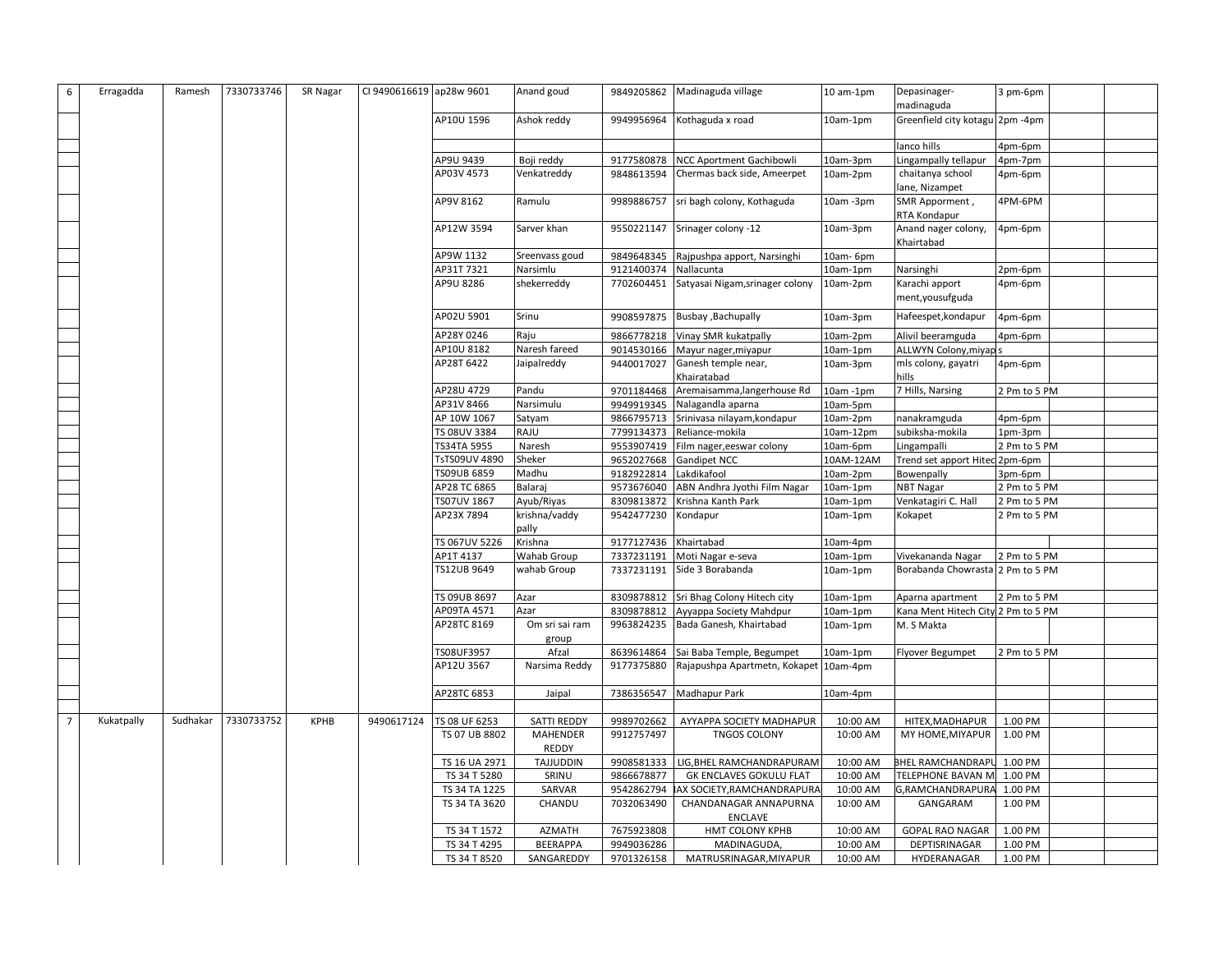|   |              |               |                    |           |                             | TS 08 UF 3668 | <b>OMAR</b>        | 799085252                | VASANTHANAGAR                         | 10:00 AM | DHAR PATEL NAGAR K 1.00 PM      |         |  |
|---|--------------|---------------|--------------------|-----------|-----------------------------|---------------|--------------------|--------------------------|---------------------------------------|----------|---------------------------------|---------|--|
| 8 | Yellambanda  | <b>VIKRAM</b> | 7981084761         |           | Yellamabanda CI -9490617157 | TS07UD0276    | <b>ANATHAIAH</b>   | 9963587714               | PANCHASHEEL                           | 2:00 PM  |                                 |         |  |
|   |              | REDDY         |                    |           |                             |               |                    |                          | COLONY.KOMPALLI                       |          |                                 |         |  |
|   |              |               |                    |           |                             | AP 10 V 9958  | <b>BIKSHAPATHI</b> | 7989524734               | PANCHASHEEL COLONY                    | 2.00 PM  |                                 |         |  |
|   |              |               |                    |           |                             | TS08UF8135    | MD.KADHEER ALI     | 7997085252               | 7 HILLS COLONY NIZAMPET               | 12.00 PM | ANMABUMI COLONY Y 2.00 PM       |         |  |
|   |              |               |                    |           |                             | TS08UD9416    | YOUSUF             | 9603489416               | MAHADEVAPURAM                         | 9.00.AM  | NDAR NAGAR. G.RAMA 3.00 PM      |         |  |
|   |              |               |                    |           |                             | TS08VF4433    | M.BAL RAJU         | 9985396970               | <b>NIZAMPET</b>                       | 10.00 AM | HYDERNAGAR                      | 2.00 PM |  |
|   |              |               |                    |           |                             | TS34T1259     | VANNAPPA           |                          | 8008469499 YELLAMMABANDA, GANDI STACH | 9.00AM   | JR NAGAR SHIVALAYAN 3.00 PM     |         |  |
|   |              |               |                    |           |                             | TS08UF4192    | SHIVAKUMAR         | 9963587714               | MADHURANAGAR                          | 12.00PM  | TALKI TOWN. MIYAPUF 3.00 PM     |         |  |
|   |              |               |                    |           |                             | TS15UD2407    | HAZI               | 9492025668               | ALLWAYN COLONY.JALAKNYA               | 10.00 AM | LA RAMARAM PETROL               | 3.00 PM |  |
|   |              |               |                    |           |                             | TS07UB0801    | J.BABU             | 789395288                | DEVENDARNAGAR.                        | 9.00 AM  | KAISARNAGAR                     | 1.00PM  |  |
|   |              |               |                    |           |                             | AP09TA9178    | MD.RAHIM           | 770191524                | <b>JANAPRIYA ENCLAVE</b>              | 9.00 AM  | HAFEEZPET                       | 2.00PM  |  |
|   |              |               |                    |           |                             | TS34AT3371    | MD.AMZAD           | 9398751377               | <b>BHAG AMEER.KUKATPALLY</b>          | 10.00 AM |                                 |         |  |
| 9 | Alwal        | Sai           | 6302406581         |           | 8985230233                  | AP 09 BW1044  | NAGARAJU           | 8247636497               | Uttam nagar, Malkajigiri              | 12.00PM  | rakash nagar , neredme          | 3.00 PM |  |
|   |              |               |                    |           |                             | TS 07 UV 8172 | <b>KANNAIAH</b>    | 9502696709               | Vivekananda puram,                    | 12.00PM  | Aadhura nagr .neredme 3.00 PM   |         |  |
|   |              |               |                    |           |                             |               |                    |                          | Ammuguda                              |          |                                 |         |  |
|   |              |               |                    |           |                             | TS 06 UV 0771 | YADAGARI           | 9948062595               | Devinagar street, Malkajgiri          | 12.00 PM | navendra colony, Sainik 3.00 PM |         |  |
|   |              |               |                    |           |                             | TS 10 Ua 4930 | G, Ravi            | 9618053889 Saket mithili |                                       | 12.00 PM | Saket pranam                    | 3.00 PM |  |
|   |              |               |                    |           |                             | AP 15 TC 4453 | D.I krishna        | 9000204653 old Alwal     |                                       | 12.00 pm | hash nagar community 3.00 PM    |         |  |
|   |              |               |                    |           |                             | AP 15 TC 5249 | Mallesh yadav      | 9949048245               | Prashanth nagar,, Malkajgiri          | 12:00 PM | Balaji nagr open ground         | 3.00 PM |  |
|   |              |               |                    |           |                             | Ts 10 ub 2404 | Shaik eliyas       | 7993480242               | Anand rao nagar colony, old<br>alwal  | 12.00 PM | Yadama nagar Alwal              | 3.00 PM |  |
|   |              |               |                    |           |                             | TS 10 UB 1856 | <b>BHASKER</b>     |                          | 9705523302 Sapta giri encleve, Yapral | 12.00 PM | G.k Colony, neredmet 3.00 PM    |         |  |
|   |              |               |                    |           |                             | AP 28 TA 2952 | Yadagiri           | 9866850368               | M.G.Nagar colony bollarum             | 12.00 PM | nittee hall grounds boll        | 3.00 PM |  |
|   |              |               |                    |           |                             | AP 23 TA 1110 | santosh            | 9493045022               | Nag mandir macha bollarum             | 12.00 PM | Old Alwal                       | 3.00 PM |  |
|   | 10 Meerpet   | pragathi      | 7330733750 Meerpet |           | 9490617342                  | AP 24 TV 0864 | Emeram             | 6303318251               | <b>IS Sadan</b>                       |          |                                 |         |  |
|   |              |               |                    |           |                             | AP 22 TV 0387 | Bala Reddy         |                          | 8897601866 MVSR College               |          |                                 |         |  |
|   |              |               |                    |           |                             | AP 29BK 8529  | Srinivas           | 9392932598               | Pati Guda                             |          |                                 |         |  |
|   |              |               |                    |           |                             | AP 09TA 6815  | Narsimha           | 7075102995               | Rajiv Gruha Kalpa                     |          |                                 |         |  |
|   |              |               |                    |           |                             | TS 12UA 3047  | Shankaraiah        | 9912492568               | <b>BN Reddy</b>                       |          |                                 |         |  |
|   |              |               |                    |           |                             | AP 24TV 0864  | Emeram             | 6303318251 Sai Nagar     |                                       |          |                                 |         |  |
|   |              |               |                    |           |                             | AP 22 TV 0387 | <b>Bala Reddy</b>  | 8897601866               | Nadhargul                             |          |                                 |         |  |
|   |              |               |                    |           |                             | AP 29BK 8529  | Srinivas           | 9392932598 Turkazamajal  |                                       |          |                                 |         |  |
|   |              |               |                    |           |                             | AP 09TA 6815  | Narsimha           | 7075102995 Guramguda     |                                       |          |                                 |         |  |
|   |              |               |                    |           |                             | TS 12UA 3047  | Shankaraiah        | 9912492568 Nandi Hills   |                                       |          |                                 |         |  |
|   |              |               |                    |           |                             | AP 29BK 8529  | Srinivas           | 9392932598 MNR Nagar     |                                       |          |                                 |         |  |
|   |              |               |                    |           |                             | AP 22 TV 0387 | <b>Bala Reddy</b>  | 8897601866               | Kammaguda                             |          |                                 |         |  |
|   | 11 Medipally |               | 7989219127         | Medipally | 9949092878                  | AP24TA9450    |                    |                          | Shankar Nagar Uppal Depot             |          | Panchapati Colony               |         |  |
|   |              |               |                    |           |                             |               |                    |                          |                                       |          | Peerjadhiguda                   |         |  |
|   |              |               |                    |           |                             | AP29W1420     |                    |                          | Fish Building Uppal Dept              |          |                                 |         |  |
|   |              |               |                    |           |                             | TS07UU592     |                    |                          | RL Apartments Anojiguda               |          | Singapore Township<br>Anoiiguda |         |  |
|   |              |               |                    |           |                             |               |                    |                          |                                       |          |                                 |         |  |